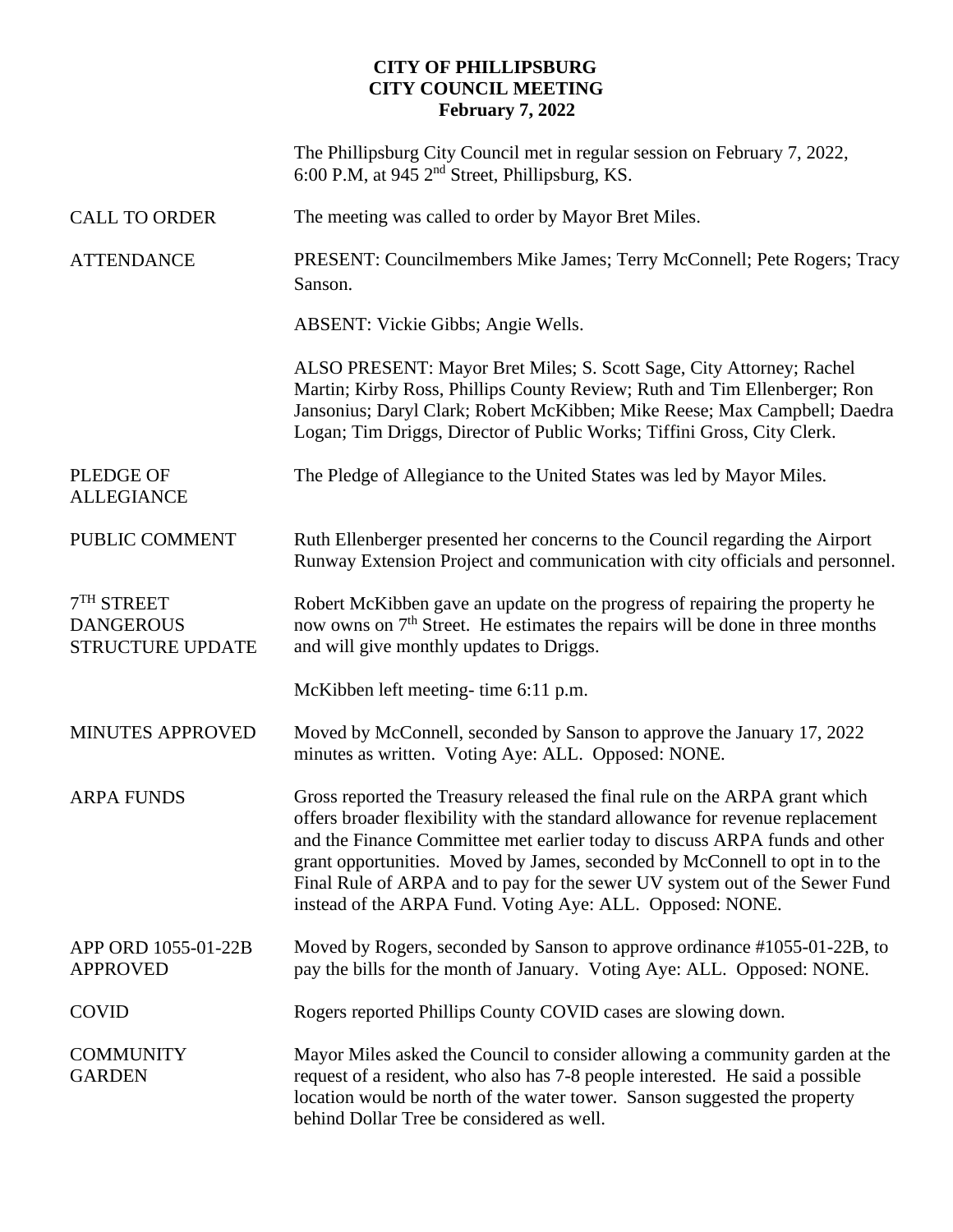| <b>KRWA VOTING</b><br><b>DELEGATES NAMED</b>                                | Moved by James, seconded by McConnell to designate Driggs as KRWA voting<br>delegate and James as alternate voting delegate Voting Aye: ALL. Opposed:<br>NONE.                                                                                                                                                                                                                                                                                                                                           |
|-----------------------------------------------------------------------------|----------------------------------------------------------------------------------------------------------------------------------------------------------------------------------------------------------------------------------------------------------------------------------------------------------------------------------------------------------------------------------------------------------------------------------------------------------------------------------------------------------|
| <b>PUBLIC WORKS</b><br><b>UPDATE</b>                                        | Driggs reported public works crews have been repairing equipment and hauling<br>lime to the county landfill where they can utilize it at no cost to the city.                                                                                                                                                                                                                                                                                                                                            |
| <b>ORDINANCE 1438</b><br><b>ADOPTED</b>                                     | Driggs presented an ordinance amending section 3.12, entitled use regulations<br>within Article XI entitled "R-1" Single-Family Dwelling District, as contained<br>in the Zoning Ordinance and Subdivision Regulations for the City of<br>Phillipsburg, Kansas to add Section 3.12 i. Photography Studio as allowable use<br>by Special Use Permit, when approved by the Board of Zoning Appeals.<br>Moved by Rogers, seconded by McConnell to adopt Ordinance #1438. Voting<br>Aye: ALL. Opposed: NONE. |
| <b>CAMPGROUND</b><br><b>EXTENSIONS</b><br><b>APPROVED</b>                   | Driggs reported an estimated \$150,000 cost to extend campgrounds at the park<br>and on Armory Lane east of the CDL test site. It was the consensus of the<br>Council to go ahead and start on the campground extension projects, and for<br>Driggs to submit the projects for grant funding.                                                                                                                                                                                                            |
| <b>SUMMER HELP</b>                                                          | It was the consensus of the Council for Driggs to advertise for summer help.                                                                                                                                                                                                                                                                                                                                                                                                                             |
| <b>SEWER UV SYSTEM</b>                                                      | Driggs reported the testing with the new sewer UV system is going great.                                                                                                                                                                                                                                                                                                                                                                                                                                 |
| <b>AIRPORT RUNWAY</b><br><b>EXTENSION GRANTS</b><br><b>APPROVED</b>         | Driggs presented grant award letters for the Airport Runway Extension Project<br>from Dane G Hansen Foundation in the amount of \$125,000; Albert Morgan<br>and Leona A. Morgan Charitable Foundation, Inc. in the amount of \$100,000;<br>and Darwin and Lorene Cole Charitable Foundation, Inc. in the amount of<br>\$50,000.                                                                                                                                                                          |
| <b>PLANNING</b><br><b>COMMISION</b>                                         | Planning Commission will meet February $16th$ to review the resolution for<br>annexation.                                                                                                                                                                                                                                                                                                                                                                                                                |
| <b>EXECUTIVE SESSION</b>                                                    | Moved by Rogers, seconded by McConnell that the City Council recess into<br>executive session to discuss a personnel matter pursuant to the non-elected<br>personnel matter exception, K.S.A 75-4319 (b) (1) with the Council, Driggs and<br>Gross in attendance and the open meeting to resume in the city council chamber<br>at 6:40 p.m. Voting Aye: ALL. Opposed: NONE.                                                                                                                              |
|                                                                             | Sage, Martin, Jansonius, Ellenbergers, Campbell, Clark, Reese, Ross, Logan left<br>the meeting- time 6:25 p.m.                                                                                                                                                                                                                                                                                                                                                                                           |
|                                                                             | Jansonius, Ellenbergers, Campbell, Clark, Martin, Reese returned to the<br>meeting- time 6:40 p.m.                                                                                                                                                                                                                                                                                                                                                                                                       |
| <b>CITY TO CLOSE FEB</b><br>15 <sup>TH</sup> FOR FOOTH<br><b>FUNDRAISER</b> | Moved by James, seconded by Rogers to close the city office and other<br>departments on February 15 <sup>th</sup> at noon so employees may help with the<br>Fundraiser for Isabella Footh, Kent Footh's daughter. Voting Aye: ALL.<br>Opposed: NONE. The baked potato free will donation meal and silent auction<br>fundraiser will be at the Armory from 4-7p.m.                                                                                                                                        |